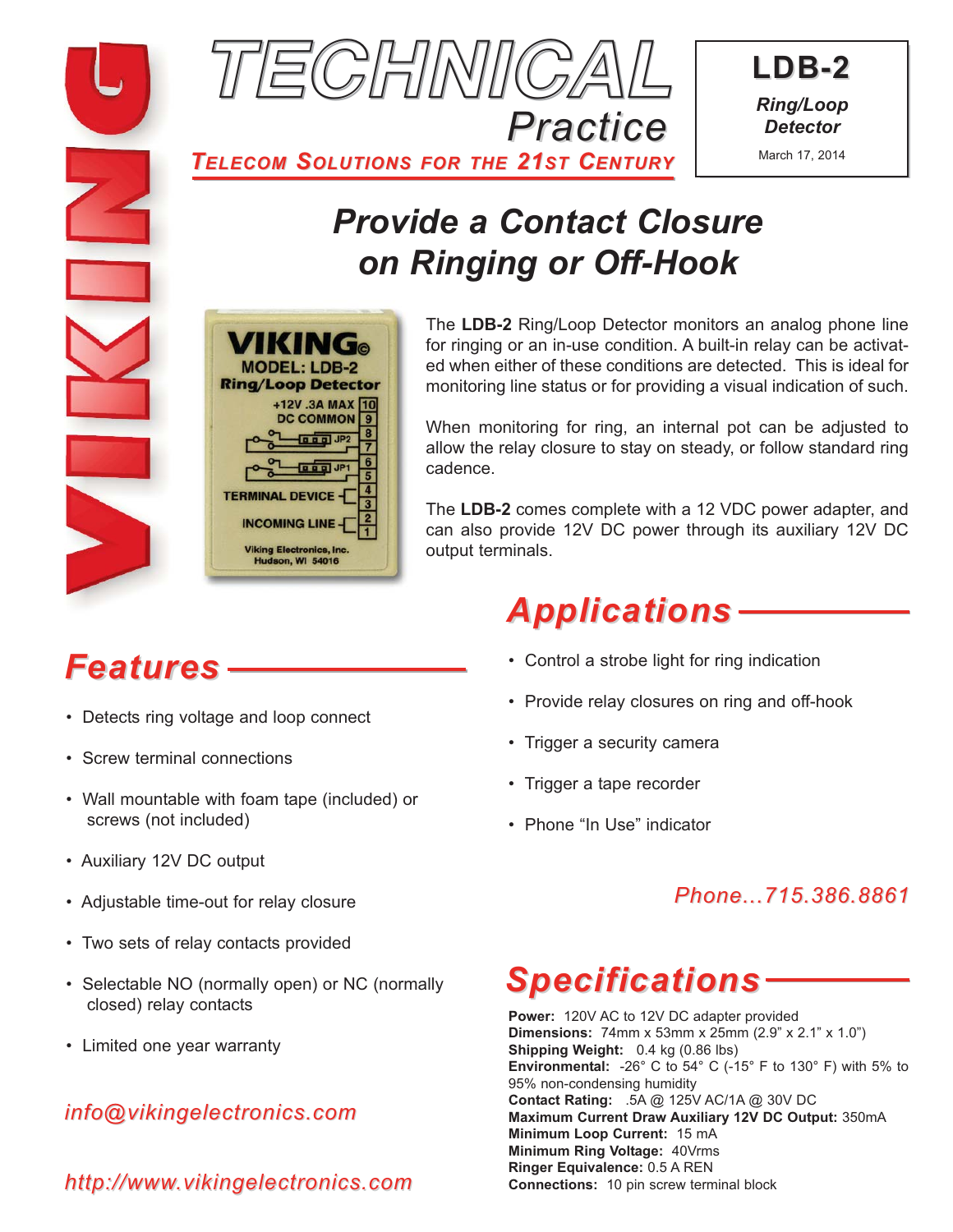#### **IF YOU HAVE A PROBLEM WITH A VIKING PRODUCT, PLEASE CONTACT: VIKING TECHNICAL SUPPORT AT (715) 386-8666**

Our Technical Support Department is available for assistance Monday 8am - 4pm, Tuesday to Friday 8am - 5pm central time. So that we can give you better service, before you call please **1.** Know the model number, the serial number and what software version you have (see serial label).

**2.** Have your Technical Practice in front of you.

**3.** It is best if you are on site.

#### **RETURNING PRODUCT FOR REPAIR**

- **The following procedure is for equipment that needs repair:**
- **1.** Customer must contact Viking's Technical Support Department at 715-386-8666 to obtain a Return Authorization (RA) number. The customer MUST have a complete description of the problem, with all pertinent information regarding the defect, such as options set, conditions, symptoms, methods to duplicate problem, frequency of failure, etc.
- **2.** Packing: Return equipment in original box or in proper packing so that damage will not occur while in transit. Static sensitive equipment such as a circuit board should be in an anti-static bag, sandwiched between foam and individually boxed. All equipment should be wrapped to avoid packing material lodging in or sticking to the equipment. Include ALL parts of the equipment. C.O.D. or freight collect shipments cannot be accepted. Ship cartons prepaid to:
- **Viking Electronics, 1531 Industrial Street, Hudson, WI 54016**
- **3.** Return shipping address: Be sure to include your return shipping address inside the box. We cannot ship to a PO Box.
- **4.** RA number on carton: In large printing, write the R.A. number on the outside of each carton being returned.

#### **RETURNING PRODUCT FOR EXCHANGE**

**The following procedure is for equipment that has failed out-of-box (within 10 days of purchase):**

- **1.** Customer must contact Viking's Technical Support at 715-386-8666 to determine possible causes for the problem. The customer MUST be able to step through recommended tests for diagnosis.
- **2.** If the Technical Support Product Specialist determines that the equipment is defective based on the customer's input and troubleshooting, a Return Authorization (R.A.) number will be issued. This number is valid for fourteen (14) calendar days from the date of issue.
- **3.** After obtaining the R.A. number, return the approved equipment to your distributor, referencing the R.A. number. Your distributor will then replace the product over the counter at no charge. The distributor will then return the product to Viking using the same R.A. number.
- **4. The distributor will NOT exchange this product without first obtaining the R.A. number from you. If you haven't followed the steps listed in 1, 2 and 3, be aware that you will have to pay a restocking charge.**

#### **TWO YEAR LIMITED WARRANTY**

Viking warrants its products to be free from defects in the workmanship or materials, under normal use and service, for a period of two years from the date of purchase from any authorized Viking distributor. If at any time period, the product is deemed defective or malfunctions, return the product to Viking Electronics, Inc., 1531 Industrial Street, Hudson, WI., 54016. Customer must contact Viking's Technical Support Department at 715-386-86 Authorization (R.A.) number.

This warranty does not cover any damage to the product due to lightning, over voltage, under voltage, accident, misuse, abuse, negligence or any damage caused by use of the product by the purchaser or others. This warranty non-EWP products that have been exposed to wet or corrosive environments. This warranty does not cover stainless steel surfaces that have not been properly maintained.

- NO OTHER WARRANTIES. VIKING MAKES NO WARRANTIES RELATING TO ITS PRODUCTS OTHER THAN AS DESCRIBED ABOVE AND DISCLAIMS ANY EXPRESS OR IMPLIED WARRANTIES OR MERCHANTABILITY OR FITNESS FOR ANY PARTICULAR PURPOSE.
- <u>EXCLUSION OF CONSEQUENTIAL DAMAGES</u>. VIKING SHALL NOT, UNDER ANY CIRCUMSTANCES, BE LIABLE TO PURCHASER, OR ANY OTHER PARTY, FOR CONSEQUENTIAL, INCIDENTAL, SPECIAL OR EXEMPLARY DAMAGES<br>ARISING OUT OF OR RELATED TO THE SALE
- EXCLUSIVE REMEDY AND LIMITATION OF LIABILITY. WHETHER IN AN ACTION BASED ON CONTRACT, TORT (INCLUDING NEGLIGENCE OR STRICT LIABILITY) OR ANY OTHER LEGAL THEORY, ANY LIABILITY OF VIKING SHALL BE LIMITED TO REPAIR OR REPLACEMENT OF THE PRODUCT, OR AT VIKING'S OPTION, REFUND OF THE PURCHASE PRICE AS THE EXCLUSIVE REMEDY AND ANY LIABILITY OF VIKING SHALL BE SO LIMITED. IT IS EXPRESSLY UNDERSTOOD AND AGREED THAT EACH AND EVERY PROVISION OF THIS AGREEMENT WHICH PROVIDES FOR DISCLAIMER OF WARRANTIES, EXCLUSION OF CONSEQUENTIAL DAMAGES, AND EXCLU-

SIVE REMEDY AND LIMITATION OF LIABILITY, ARE SEVERABLE FROM ANY OTHER PROVISION AND EACH PROVISION IS A SEPARABLE AND INDEPENDENT ELEMENT OF RISK ALLOCATION AND IS INTENDED TO BE ENFORCED AS SUCH.

#### **FCC REQUIREMENTS**

This equipment complies with Part 68 of the FCC rules. Located on the equipment is a label that contains, among other information, the FCC registration number and ringer equivalence number (REN). If requested, this information must be provided to the telephone company.

The REN is used to determine the quantity of devices which may be connected to the telephone line. Excessive REN's on the telephone line may result in the devices not ringing in response to an incoming call. In most, but not all areas, the sum of the REN's should not exceed five (5.0) To be certain of the number of devices that may be connected to the line, as determined by the total REN's, contact the telephone company to determine the maximum REN for the calling area.

This equipment cannot be used on the telephone company-provided coin service. Connection to Party Line Service is subject to State Tariffs.

If this equipment causes harm to the telephone network, the telephone company will notify you in advance that temporary discontinuance of service may be required. If advance notice isn't practical, the telephone company will notify the customer as soon as possible. Also, you will be advised of your right to file a complaint with the FCC if you believe it is necessary.

The telephone company may make changes in its facilities, equipment, operations, or procedures that could affect the operation of the equipment. If this happens, the telephone company will provide advance notice in order for you to make the necessary modifications in order to maintain uninterrupted service.

If trouble is experienced with this equipment, please contact: *Viking Electronics, Inc., 1531 Industrial Street, Hudson, WI 54016 (715) 386-8666*

- If the trouble is causing harm to the telephone network, the telephone company may request you to remove the equipment from the network until the problem is resolved.
	- The LDB-2 uses the USOC jack RJ11C.

It is recommended that the customer install an AC surge arrester in the AC outlet to which this device is connected. This is to avoid damaging the equipment caused by local lightning strikes and other electrical surges. This equipment is Hearing-Aid Compatible (HAC).

The telephone Consumer Protection Act of 1991 makes it unlawful for any person to use a computer or other electronic device, including fax machines, to send any message unless such message clearly contains in a margin at the top or bottom of each transmitted page or on the first page of the transmission, the date and time it is sent and an identification of the business or other entity, or other individual sending the message and the telephone number of the sending machine or such business, other entity, or individual. (The telephone number provided may not be a 900 number or any other number for which charges exceed local or long-distance transmission charges.)

#### **PART 15 LIMITATIONS**

This equipment has been tested and found to comply with the limits for a Class A digital device, pursuant to Part 15 of the FCC Rules. These limits are designed to provide reasonable protection against harmful interference when the equipment is operated in a commercial environment. This equipment generates, uses, and can radiate radio frequency energy and, if not installed and used in accordance with the instruction manual, may cause harmful interference to radio communications. Operation of this equipment in a residential area is likely to cause harmful interference in which case the user will be required to correct the interference at his own expense.

### *Installation*

#### **A. Mounting**

The **LDB-2** is designed to be wall mounted using the included foam tape or with screws as follows:

| $\vert$ Step 1. $\vert$ | Unsnap the plastic cover (see Diagram A) and remove the top screw holding the circuit board.                                      |
|-------------------------|-----------------------------------------------------------------------------------------------------------------------------------|
| Step 2.                 | Loosen the bottom screw and rotate the circuit board to the left, exposing the two mounting holes in the base (see<br>Diagram B). |
| Step 3.                 | Screw the base to the wall, etc. using (2) #6 flathead or sheetrock screws.                                                       |

*Note: Make sure the screw heads are fully driven into the base to avoid shorting the circuit board leads.*

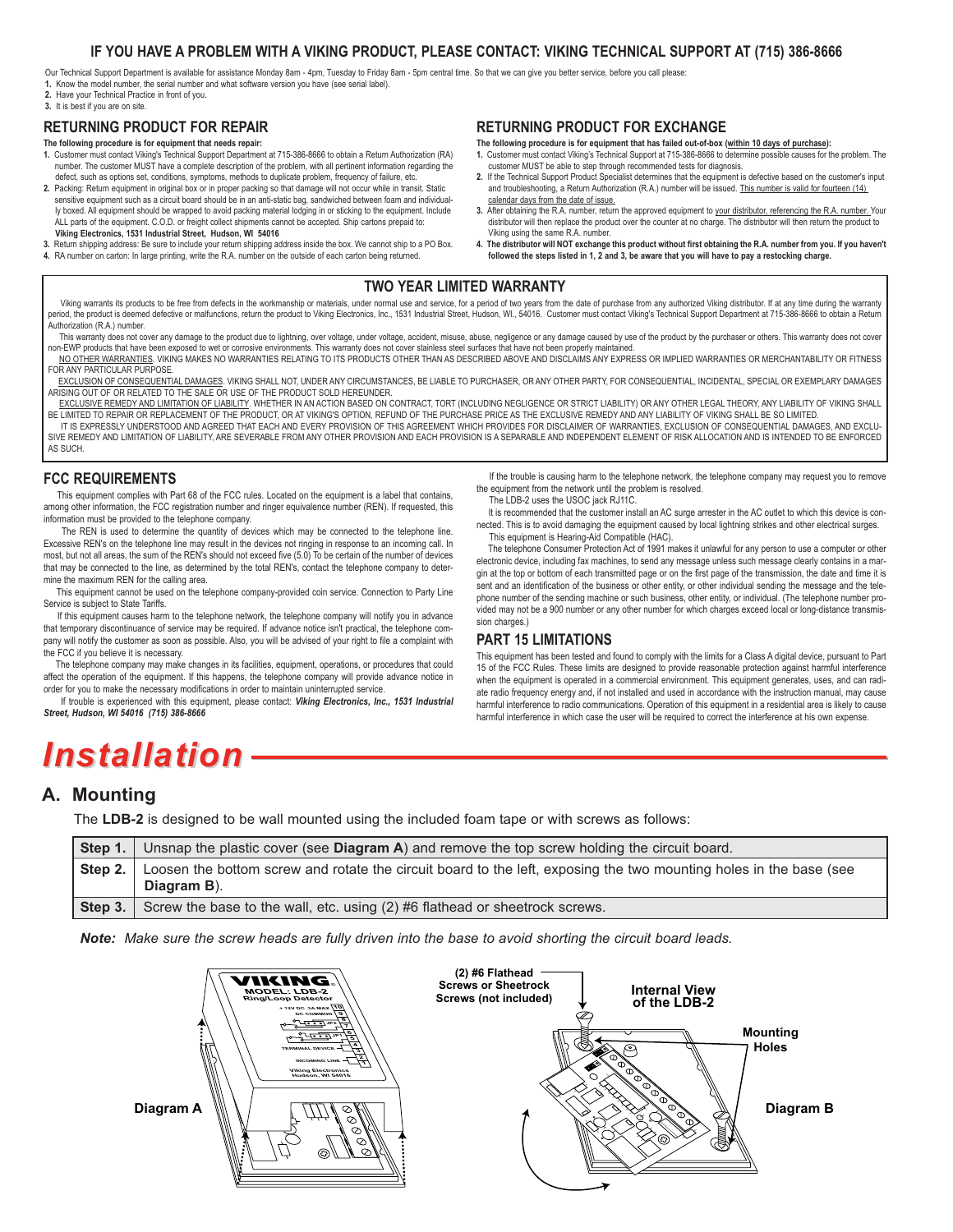

**IMPORTANT:** Electronic devices are susceptible to lightning and power station electrical surges from both the AC outlet and<br>the telephone line. It is recommended that a surge protector be installed to protect against such

#### **C. Ring Detection Only**

Connect the incoming line to terminal block positions 3 and 4. No connection to terminal block positions 1 and 2 is required. In this manner, the **LDB-2** can monitor for ringing any place along the ringing line.

#### **D. Ring and Loop Detection**

If the application requires loop as well as ring detection, the **LDB-2** must be placed between the phone line and the terminal device to be monitored. Connect the incoming line to terminal block positions 1 and 2 and connect the terminal device to positions 3 and 4, as shown in the diagram above.

#### **E. Relay Contacts**

Relay contacts are available at terminal block positions 5,6 and 7,8. If the contacts are driving an inductive load, be sure to place a suppression device at the load to snub any high voltage spikes.

#### **F. Auxiliary 12V DC Output**

12V DC is available for low current applications. The positive side is available at terminal position 10, and the negative side is at position 9. Once all the line and load connections have been made, plug in the 120 V AC wall adapter, and replace the cover.

# *Programming*



#### **A. Adjustable Relay Closure Time Out**

The time out POT (see diagram above) can be adjusted from 2 to 6 seconds. Turn the time out POT counter clockwise to decrease the closure time. Turn it clockwise to increase the closure time. When monitoring for ring, turning the time out POT fully counter clockwise will allow the relay closure to follow standard ring cadence, turning it fully clockwise will allow the relay closure to be maintained during the entire off time of the ring signal. When monitoring for loop, the relay closure will be maintained while off-hook and will time out following an on-hook.